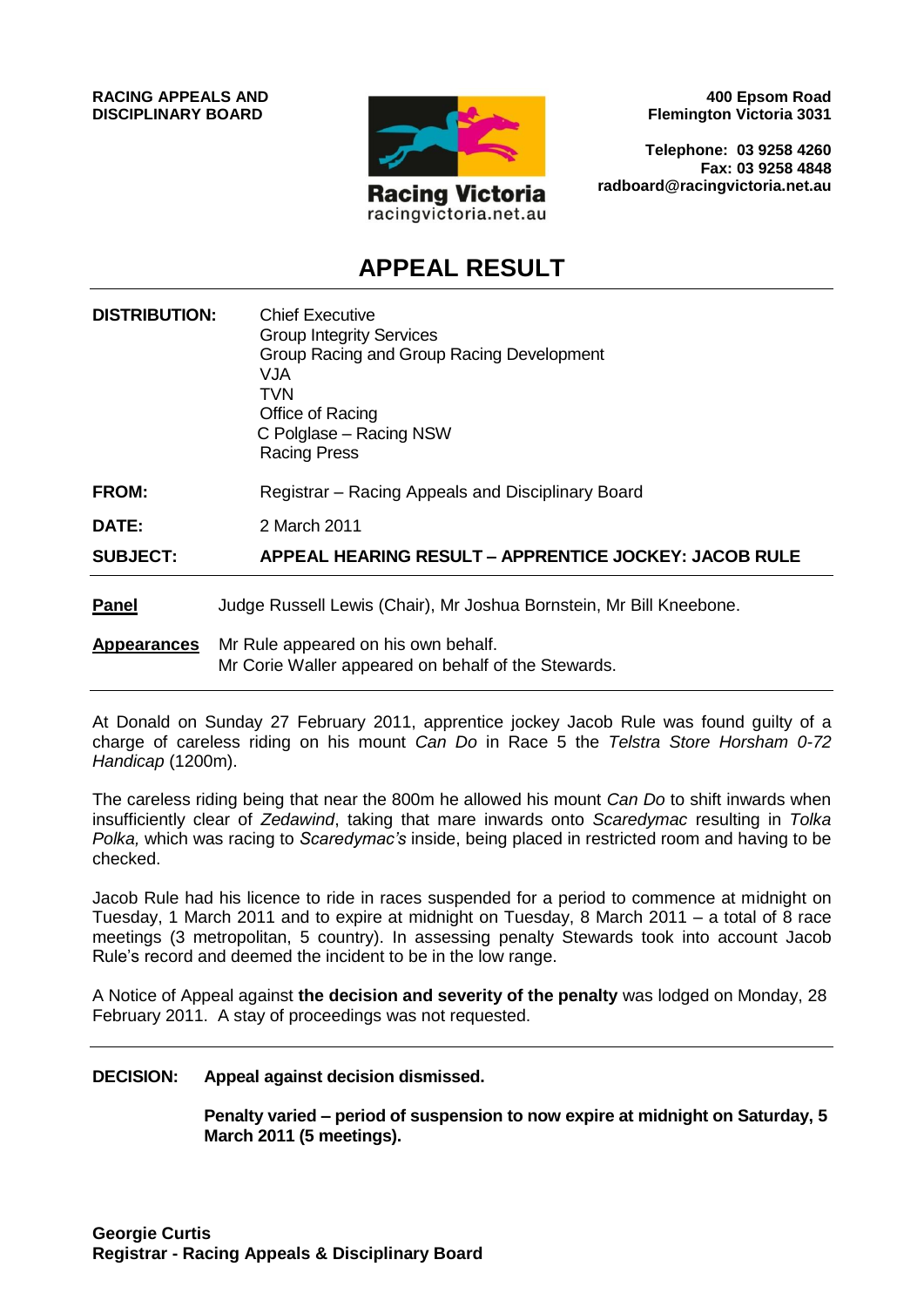# **TRANSCRIPT OF PROCEEDINGS**

## **RACING APPEALS AND DISCIPLINARY BOARD**

\_\_\_\_\_\_\_\_\_\_\_\_\_\_\_\_\_\_\_\_\_\_\_\_\_\_\_\_\_\_\_\_\_\_\_\_\_\_\_\_\_\_\_\_\_\_\_\_\_\_\_\_\_\_\_\_\_\_\_\_\_\_\_

**HIS HONOUR JUDGE R.P.L. LEWIS, Chairman MR J. BORNSTEIN MR W. KNEEBONE**

## **EXTRACT OF PROCEEDINGS**

## **DECISION**

## **IN THE MATTER OF THE TELSTRA STORE HORSHAM HANDICAP 0-72 HANDICAP OVER 1200 METRES AT DONALD ON 27/2/11**

## **APPRENTICE JOCKEY: JACOB RULE**

## **MELBOURNE**

## **WEDNESDAY, 2 MARCH 2011**

MR C. WALLER appeared on behalf of the RVL Stewards

MR J. RULE appeared on his own behalf